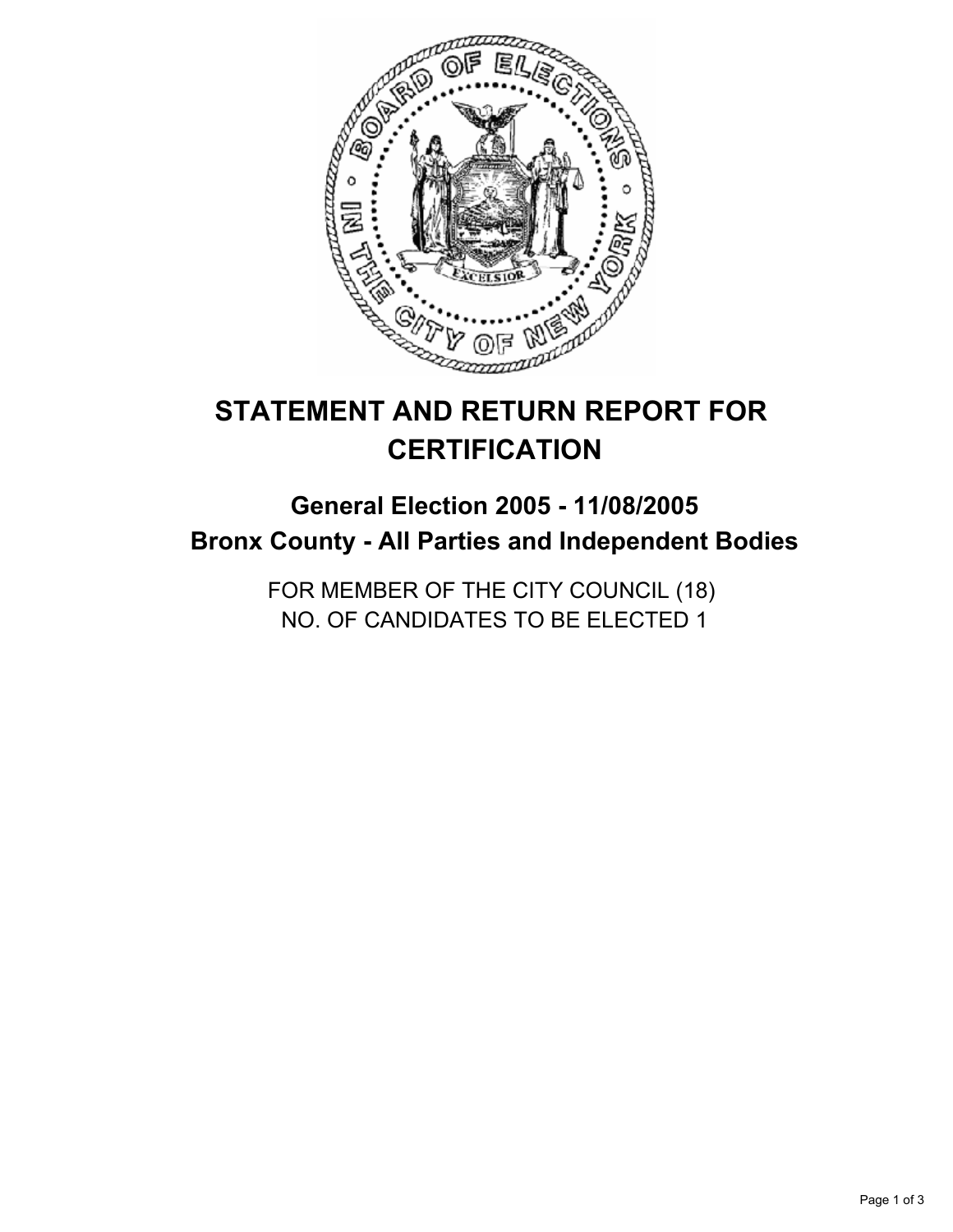

#### **ASSEMBLY DISTRICT 76**

| <b>PUBLIC COUNTER</b>            | 15,807 |
|----------------------------------|--------|
| <b>EMERGENCY</b>                 | 115    |
| ABSENTEE/MILITARY                | 169    |
| AFFIDAVIT                        | 253    |
| <b>TOTAL BALLOTS</b>             | 16,344 |
| FABIAN A FELICIANO (REPUBLICAN)  | 1,318  |
| ANNABEL PALMA (DEMOCRATIC)       | 10,402 |
| ALBERT LEFEBVRE (CONSERVATIVE)   | 114    |
| ANNABEL PALMA (WORKING FAMILIES) | 321    |
| <b>TOTAL VOTES</b>               | 12,155 |
| <b>UNRECORDED</b>                | 4,189  |

### **ASSEMBLY DISTRICT 82**

| <b>PUBLIC COUNTER</b>            | 455 |  |
|----------------------------------|-----|--|
| <b>EMERGENCY</b>                 | U   |  |
| ABSENTEE/MILITARY                | 6   |  |
| <b>AFFIDAVIT</b>                 | 6   |  |
| <b>TOTAL BALLOTS</b>             | 467 |  |
| FABIAN A FELICIANO (REPUBLICAN)  | 65  |  |
| ANNABEL PALMA (DEMOCRATIC)       | 272 |  |
| ALBERT LEFEBVRE (CONSERVATIVE)   |     |  |
| ANNABEL PALMA (WORKING FAMILIES) | 6   |  |
| <b>TOTAL VOTES</b>               | 350 |  |
| <b>UNRECORDED</b>                | 117 |  |

#### **ASSEMBLY DISTRICT 85**

| <b>PUBLIC COUNTER</b>            | 9,873  |
|----------------------------------|--------|
| <b>EMERGENCY</b>                 |        |
| ABSENTEE/MILITARY                | 117    |
| AFFIDAVIT                        | 145    |
| <b>TOTAL BALLOTS</b>             | 10,136 |
| FABIAN A FELICIANO (REPUBLICAN)  | 595    |
| ANNABEL PALMA (DEMOCRATIC)       | 6,316  |
| ALBERT LEFEBVRE (CONSERVATIVE)   | 47     |
| ANNABEL PALMA (WORKING FAMILIES) | 174    |
| <b>TOTAL VOTES</b>               | 7,132  |
| <b>UNRECORDED</b>                | 3.004  |